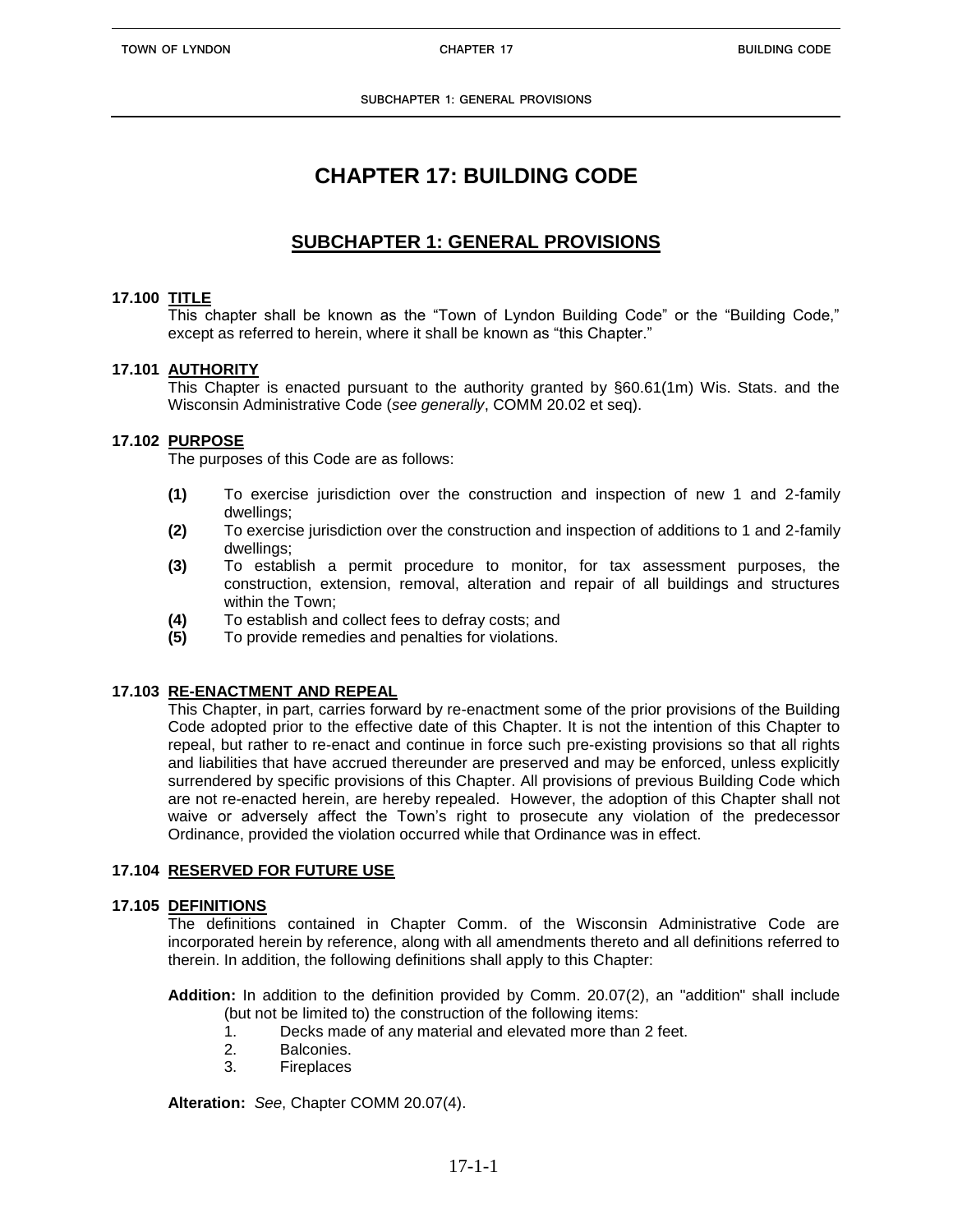#### **SUBCHAPTER 1: GENERAL PROVISIONS**

- **State Building Code:** Those sections of Chapter COMM of the Wisconsin Administrative Code which regulate building construction, specifically including, but not limited to, the UDC, the CBC, the Plumbing Code, and the Electrical Code.
- **Comm:** Shall mean those chapters of the Wisconsin Administrative Code dedicated to the Wisconsin Department of Commerce.
- **Commercial Building Code (CBC):** Those provisions of the Wisconsin Administrative Code contained in the following chapters, and any future amendments, revisions or modifications thereto, and any orders, rules and regulations issued by authority thereof: Comm 60 -- Erosion control, sediment control and storm water management.
	- Comm 61 -- Administration and Enforcement
	- Comm 62 -- Buildings and Structures
	- Comm 63 -- Energy Conservation
	- Comm 64 -- Heating, Ventilating and Air Conditioning
	- Comm 65 -- Fuel gas appliances
	- Comm 66 -- Existing buildings
- **Detached Building:** In addition to the definition provided by COMM 20.07(24), a "detached building" shall include (but not be limited to) the following:
	- 1. Garages
	- 2. Storage sheds which are secured to the real estate.

**Department (DOC):** The Wisconsin Department of Commerce.

**Electrical Code:** Those provisions of the Wisconsin Administrative Code, and any future amendments, revisions, or modifications thereto, contained in the following Chapters: Comm 16 – Electrical Comm 24 – Electrical Standards

**Multiple-family Dwelling:** Any building which contains three or more dwelling units.

**Person:** An individual, partnership, firm, corporation, or other legal entity.

**Plumbing:** *(See, Section 145.01(10), Wis. Stats.)*

**Plumbing Code:** The provisions of Chapter 145, Wis. Stats., and the provisions of

the Wisconsin Administrative Code, and any future amendments, revisions, or modifications thereto, contained in the following Chapters:

- Comm 25 Plumbing
- Comm 81 Definitions and Standards
- Comm 82 Design, Construction, Installation, Supervision, Maintenance and Inspection of Plumbing
- Comm 83 Private on-site wastewater treatment systems
- Comm 84 Plumbing products
- Comm 85 Soil and site evaluations
- Comm 86 Boat and on-shore sewage facilities
- Comm 87 Private on-site wastewater treatment system replacement or rehabilitation financial assistance program
- **Uniform Dwelling Code (UDC):** Those provisions of the Wisconsin Administrative Code contained in the following chapters, and any future amendments, revisions or modifications thereto, and any orders, rules and regulations issued by authority thereof: Comm 20 -- Administrative and Enforcement
	- Comm 21 -- Construction Standards
	- Comm 22 -- Energy Conservation Standards
	- Comm 23 -- Heating, Ventilating and Air Conditioning
	- Comm 24 -- Electrical Standards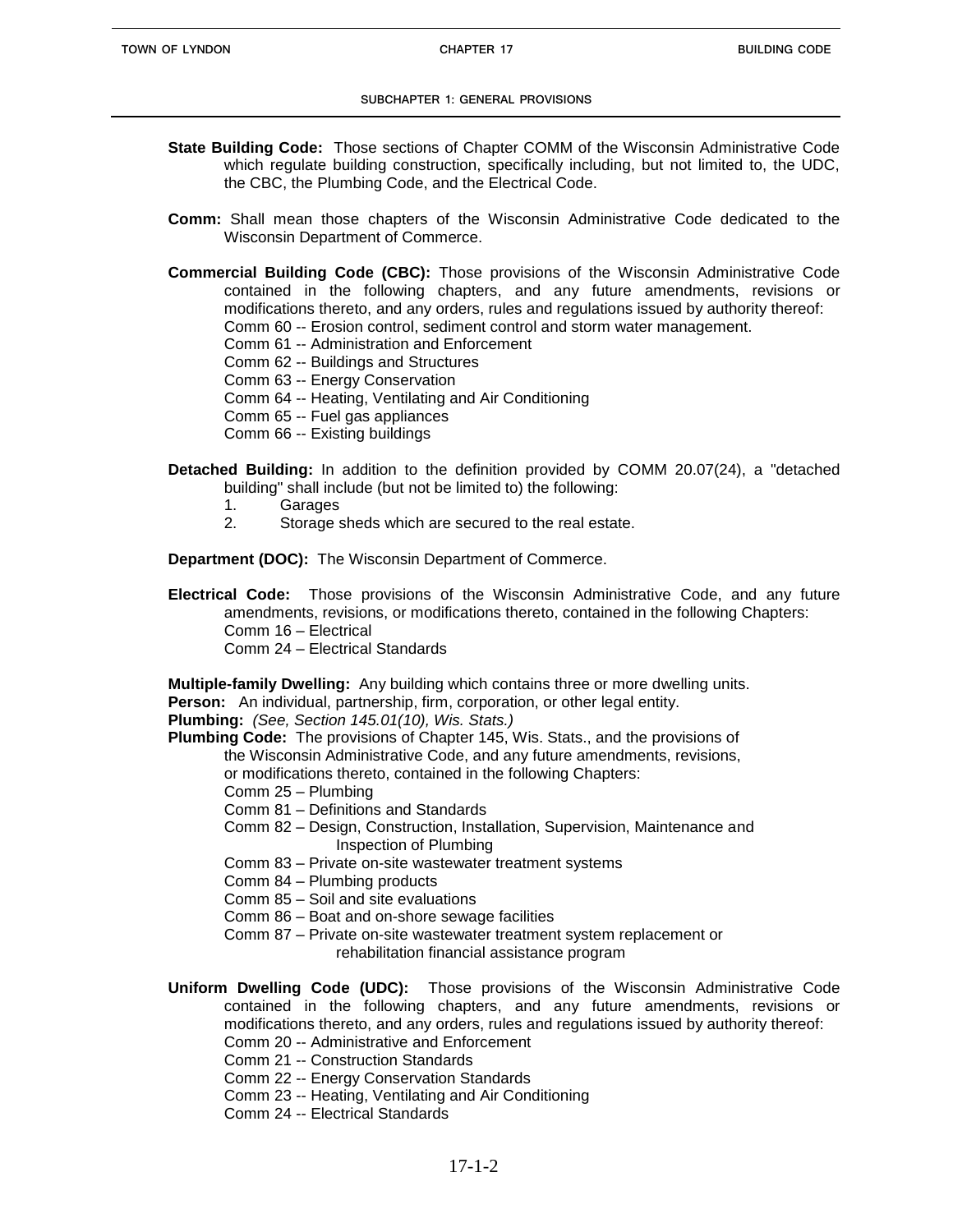**SUBCHAPTER 1: GENERAL PROVISIONS**

Comm 25 -- Plumbing and Potable Water Standards Comm 28 – Smoke Detectors

#### **17.106 RESERVED FOR FUTURE USE**

#### **17.107 DISCLAIMER OF LIABILITY**

Nothing herein shall impose liability upon the Town for injuries or damages to any person or property arising out of the construction, movement, alteration, enlargement, repair, maintenance, demolition, or conversion of any building, structure, or addition subject to this Chapter. The Town does not assume any legal responsibility to owners or third parties for the design, construction, or safety of buildings, structures, additions or alterations subject to this Chapter. The inspections performed hereunder are intended to report conditions of noncompliance with Code standards that are readily apparent at the time of inspection and that are the responsibility of the applicant (or its contractors) to correct. The inspections do not involve a detailed examination of all aspects of construction, of mechanical systems, or of closed structural and non-structural elements of the building. No warranty, express or implied, regarding (i) safety or durability of the structure or materials, or (ii) fitness for use or operation of the structure or materials, or (iii) compliance with the Building Codes, is made by the Town or the Building Inspector through the administration and enforcement of this Chapter.

#### **17.108 CONFLICTS**

If, in the opinion of the Building Inspector, the provisions of the Codes adopted by this Chapter shall conflict with the provisions of the Federal Housing Administration standards in their application to any proposed building or structure, the Town shall apply the most stringent provisions in determining whether or not the proposed building meets the requirements of this Chapter.

#### **17.109 RELATED RULES AND REGULATIONS**

The following is a list of other Ordinances and statutes which may be applicable to any building project.

- **(1) ZONING ORDINANCES:** Rules regarding the location, size and use of all structures are found in the Zoning Ordinance (Chapter 22), in the Juneau County Shoreland-Wetland Zoning Ordinance and in the Juneau County Floodplain Ordinance.
- **(2) HIGHWAYS:** Rules regarding the use of highways, or excavations or obstructions in highways, are found in the Public Works Ordinance (Chapter 15).
- **(3) DRIVEWAYS:** Rules regarding the location, design and construction of driveways are found in the Public Works Ordinance (Chapter 15).
- **(4) SUBDIVISIONS:** Rules regarding subdividing property are found in the Subdivision Ordinance (Chapter 20).
- **(5) RAZING DILAPIDATED STRUCTURES:** Rules regarding razing dilapidated structures are found in §66.0413 Wis. Stats.